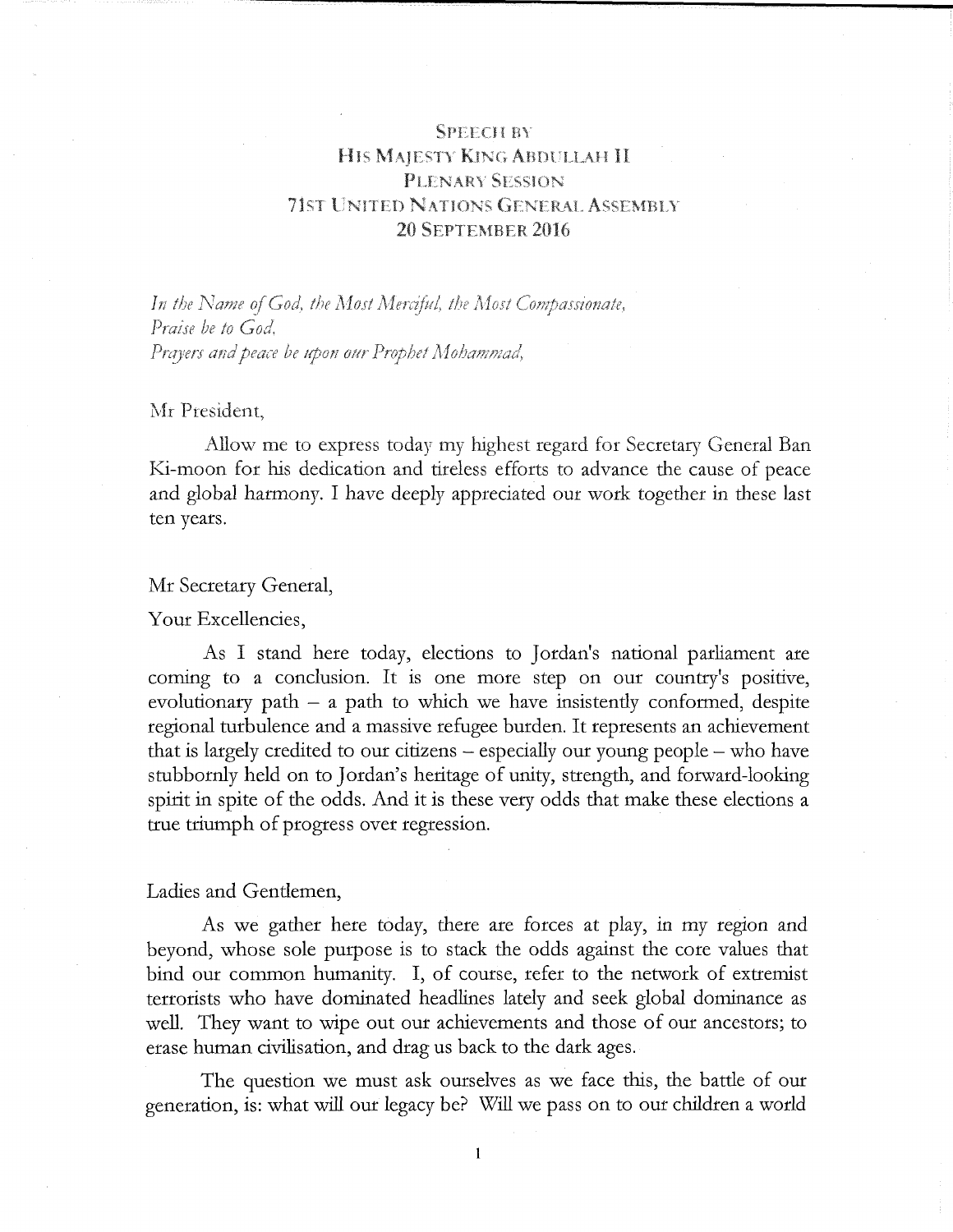dominated by dread and division? Where safety and security will be at the forefront of their minds as they board a plane, attend a concert or football match, or stroll through a mall? Most important, are we doing what must be done to confront and decisively defeat this evil force, so that our children can live in a world where fear and suspicion are replaced by human camaraderie and hope, where they can reach their fullest potential and add to the stockpile of human achievement accrued over the ages?

As much as I wish it were otherwise, sadly, the answer to that question is no. How can we be effective in this fight when we haven't clearly defined who the enemy is? Who are we fighting with and who are we fighting against?

I am struck, today, after several years facing the global war on terror, with the lack of understanding of the true nature of Islam that I find among many Western officials, think tanks, media leaders and policymakers, I find myself stating the obvious again and again: False perceptions of Islam and of Muslims will fuel the terrorists' agenda of a global struggle, by polarising and factionalising societies, East and West – each side stigmatising the other; each driven deeper into mistrust and intolerance.

Muslims  $-$  a quarter of the world's population; citizens of every country - have a central role in the future of our planet. Muslim men and women bring to the world a rich heritage of civic responsibility, justice, generosity, family life, and faith in God. When others exclude Muslims from fulfilling their role, by prejudice or ignorance of what Islam is  $-$  or on the other hand, when the outlaws of Islam, the khawarej, attempt to mislead some Muslims, by deforming our religion through false teaching – our societies' future is put at risk.

#### My friends,

When the outlaws of Islam, the khawarej, murder; when they plunder; when they exploit children and reject the equality of women before God – they abuse Islam.

When the khawarej persecute minorities; when they deny freedom of religion - they abuse Islam.

Islam teaches that all humanity is equal in dignity. There is no distinction among different nations or regions or races. The Qur'an forbids coercion in religion. Every citizen is guaranteed the state's protection for their lives, families, properties, honour, privacy, and freedom of religion and thought.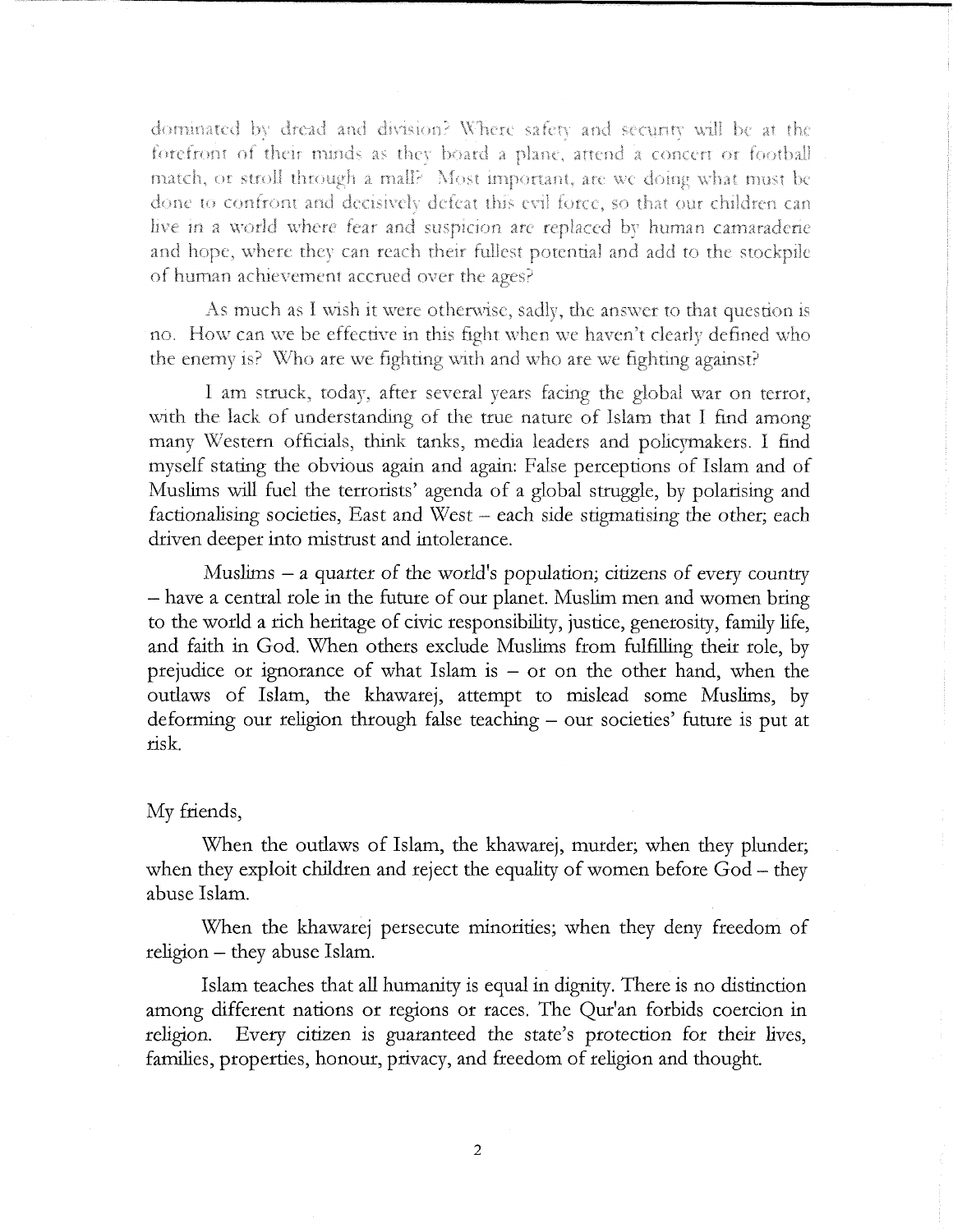Muslims believe in the divine origin of the Bible and the Torah. God says in the Qur'an:

Say, We believe in God, and that which has been revealed to us, and that which has been revealed to Abraham and Ishmael, and Isaac and Jacob, and the Tribes; and in that which was given to Moses and Jesus, and the prophets, from their Lord; we make no division between any of them; and to Him we submit'.

# [Aal Imran, 3:84-85]

Indeed, in the Qur'an, the prophet mentioned most is Moses - named 136 times. Jesus, whom we call 'Christ Messiah', is named 25 times. His mother Mary, called the 'best of all women in creation', is named 35 times. And there is a chapter in the Qur'an called 'Maryam'.

The khawarej deliberately hide these truths about Islam in order to drive Muslims and non-Muslims apart. We cannot allow this to happen.

# Ladies and Gentlemen,

Understanding that this is a battle we must fight together  $-$  all religions, and all of us who believe in the dignity, freedom and well-being that is the birthright of every individual - then we can turn toward our common enemy and examine through a clearer lens the unique nature of our foe.

Let me state dearly that these radical outlaw groups do not exist on the fringes of Islam, they are altogether outside of it. Thus we refer to them as khawarej, outlaws of Islam. They declare the entire civilised world as the enemy, and all people, military or civilian, as 'fair game'. They aim to incubate satellite "caliphates" in every country in the world in order to extend their reach. They also expand fast and wide through their mastery and exploitation of modern technology and social media.

To confront this non-traditional enemy we need non-traditional means a new mindset, new partnerships, and reformed methodologies.

For Muslims, first and foremost, this is a fight for our future. All elements of our community have a role: not only mosques and religious centres, but media, schools, and community leaders. Let no one be misled. Traditional Sunni Islam and all of its schools of jurisprudence, decisively reject the ideas and claims of takfiri jihadists. Muslims need to help identify and counter the outlaws of Islam who pick and choose, cut and paste religious texts, to twist and distort true Islamic teaching.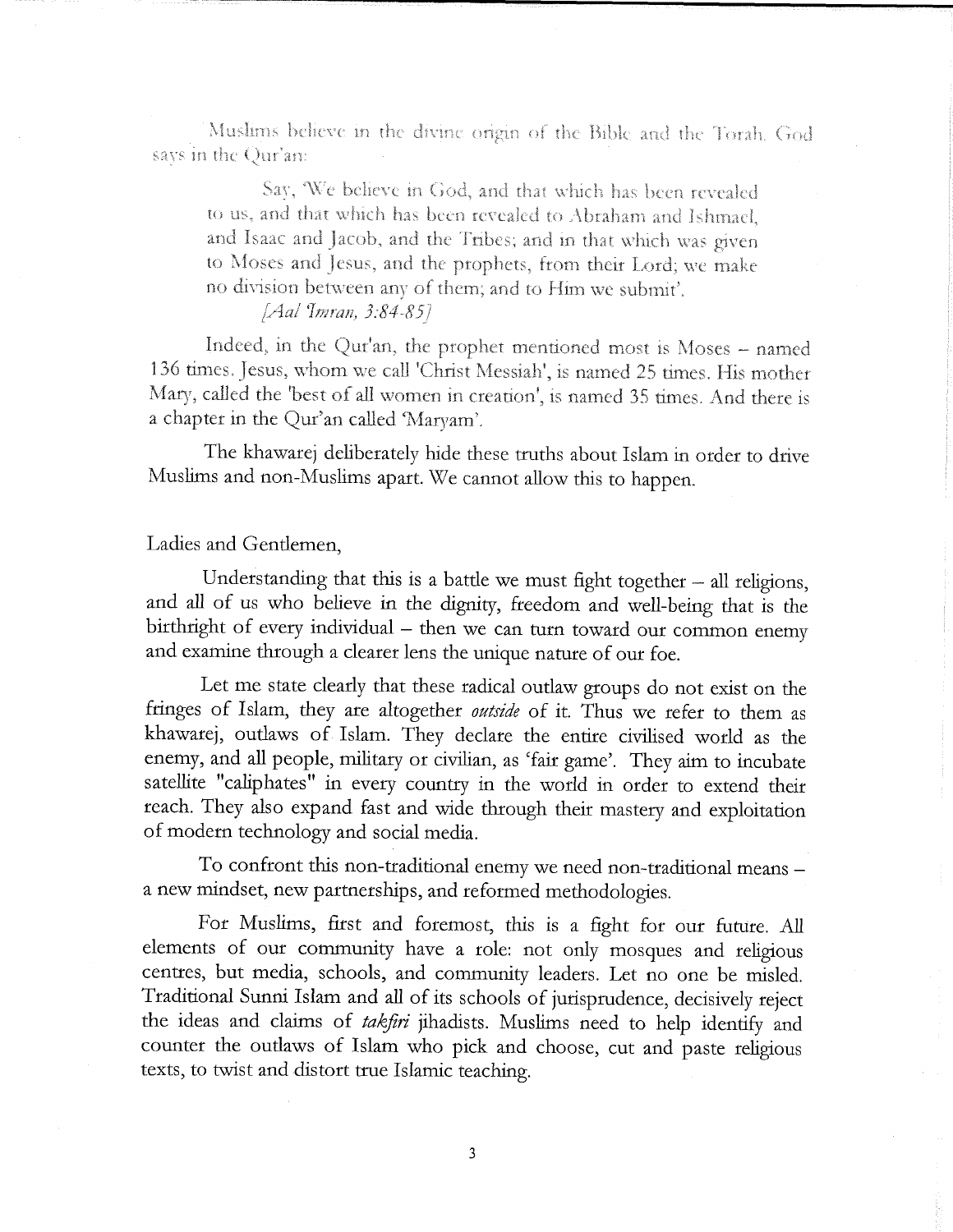The international community, also, faces a fight for the future. The war will not be fought on the battlefield alone. Our adversary has put the fight in every place where humans live and interact: airports, cafes, city streets. Security cooperation is imperative  $-$  but equally important is a holistic approach. We need to open up new channels between continents and nations; within countries; and among people.

This means reforming the way we communicate, share information, and use our technologies. The very same modern communication tools used against us must be employed for us, and we can do this while respecting the important issue of privacy. Creative innovators in the private sector, especially in the technology sector, are vital to the future and must be brought on board.

Ours is a global fight. The focus must not stop with the Middle East, but reach far beyond - in West and East Africa, m South East Asia, and the Balkans.

In Syria, a military approach will leave no winners, only losers on every side, and further civilian suffering. An end to violence ultimately demands a political process, one shepherded by a unified global vision and led by all components of the Syrian people.

In Iraq, international support remains critical as the government and people continue to uproot the khawarej. However, key to achieving and sustaining any success is an inclusive approach engaging all components of the country in the political process and in state institutions.

## My friends,

As we pursue these goals, our international community must also take responsibility towards those whose lives have been crushed - millions of refugees, victims, and impoverished.

And we cannot decisively defeat the scourge of terror and violence without decisively rooting out the injustices that provide its fertile ground. From the prisons of Abu Ghraib, to the streets of Kabul and schools in Aleppo, injustice and humiliation have left tremendous human suffering in their wake.

No injustice has spread more bitter fruit than the denial of a Palestinian state. I say: Peace is a conscious decision. Israel has to embrace peace or eventually be engulfed in a sea of hatred in a region of turmoil.

Safeguarding Jerusalem is a key concern ... the Holy City; a strategic linchpin not only for my region but for the world.